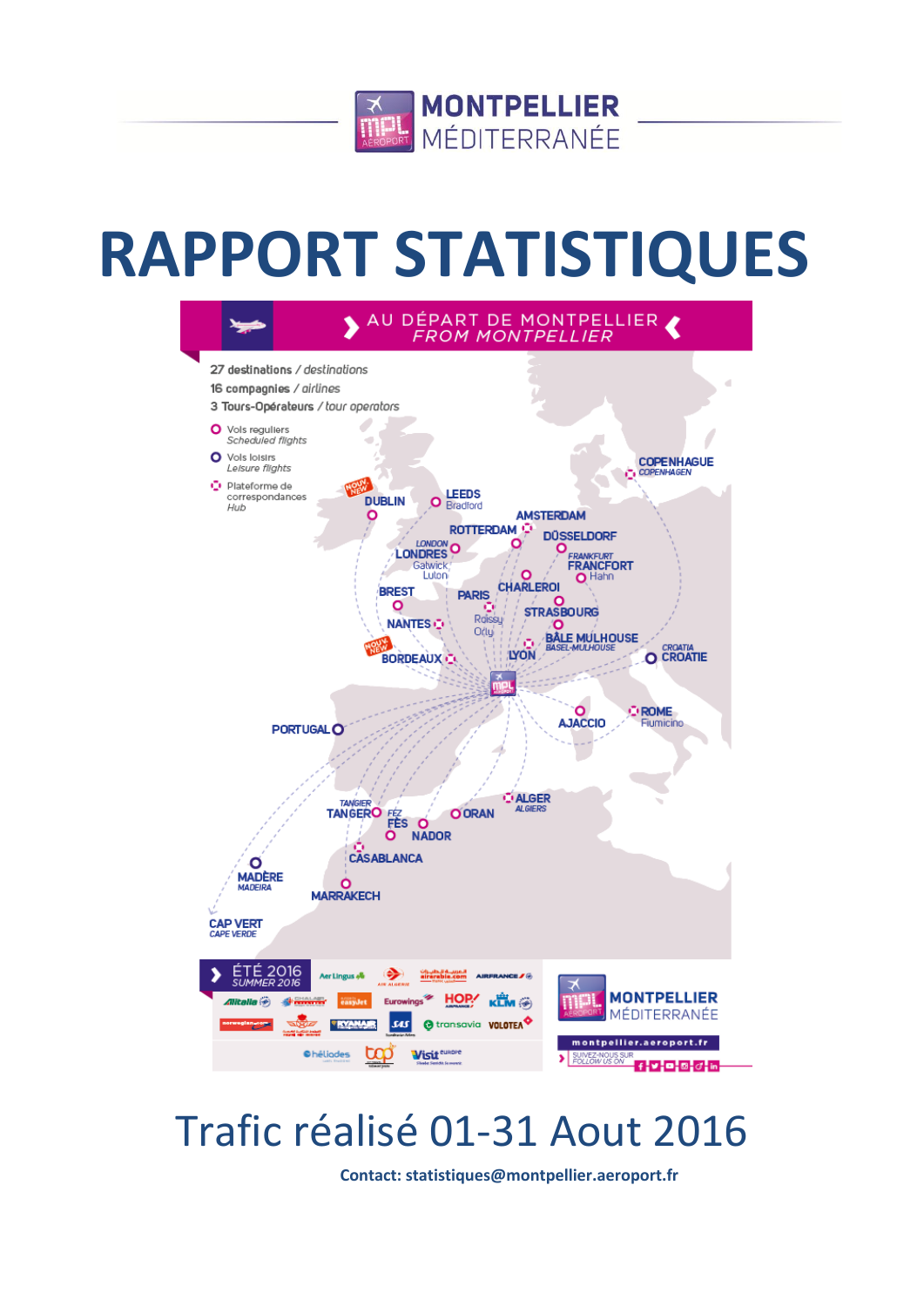## **TRAFIC COMMERCIAL**

|                              | Mois de : $AOÛT$ |         | Cumul jusqu'au mois de : AOÛT |           |           |           |  |
|------------------------------|------------------|---------|-------------------------------|-----------|-----------|-----------|--|
|                              | 2016             | 2015    | Variation                     | 2016      | 2015      | Variation |  |
| <b>Passagers:</b>            | 167 563          | 158 158 | 5,95%                         | 1 124 919 | 1 005 960 | 11,83%    |  |
| <b>LOCAUX :</b>              | 167 488          | 157 568 | 6,30%                         | 1 123 739 | 1 004 682 | 11,85%    |  |
| <b>NATIONAUX</b>             | 82 742           | 84 597  | $-2,19%$                      | 688 554   | 673 367   | 2,26%     |  |
| <b>Réguliers</b>             | 82 441           | 84 061  | $-1,93%$                      | 682 694   | 669 429   | 1,98%     |  |
| Non Réguliers                | 301              | 536     | $-43,84%$                     | 5 8 6 0   | 3 9 3 8   | 48,81%    |  |
| <b>EUROPEENS</b>             | 65 722           | 59 139  | 11,13%                        | 321 314   | 270 468   | 18,80%    |  |
| <b>Réguliers</b>             | 65 0 54          | 58 599  | 11,02%                        | 316 425   | 266 646   | 18,67%    |  |
| Non Réguliers                | 668              | 540     | 23,70%                        | 4889      | 3822      | 27,92%    |  |
| <b>INTERNATIONAUX</b>        | 19 0 24          | 13832   | 37,54%                        | 113871    | 60 847    | 87,14%    |  |
| <b>Réguliers</b>             | 19 0 24          | 13 832  | 37,54%                        | 113 836   | 60 820    | 87,17%    |  |
| Non Réguliers                |                  |         |                               | 35        | 27        | 29,63%    |  |
| <b>TRANSITS (ARRIVEES) :</b> | 75               | 590     | $-87,29%$                     | 1 180     | 1 278     | $-7,67%$  |  |

 $\Box$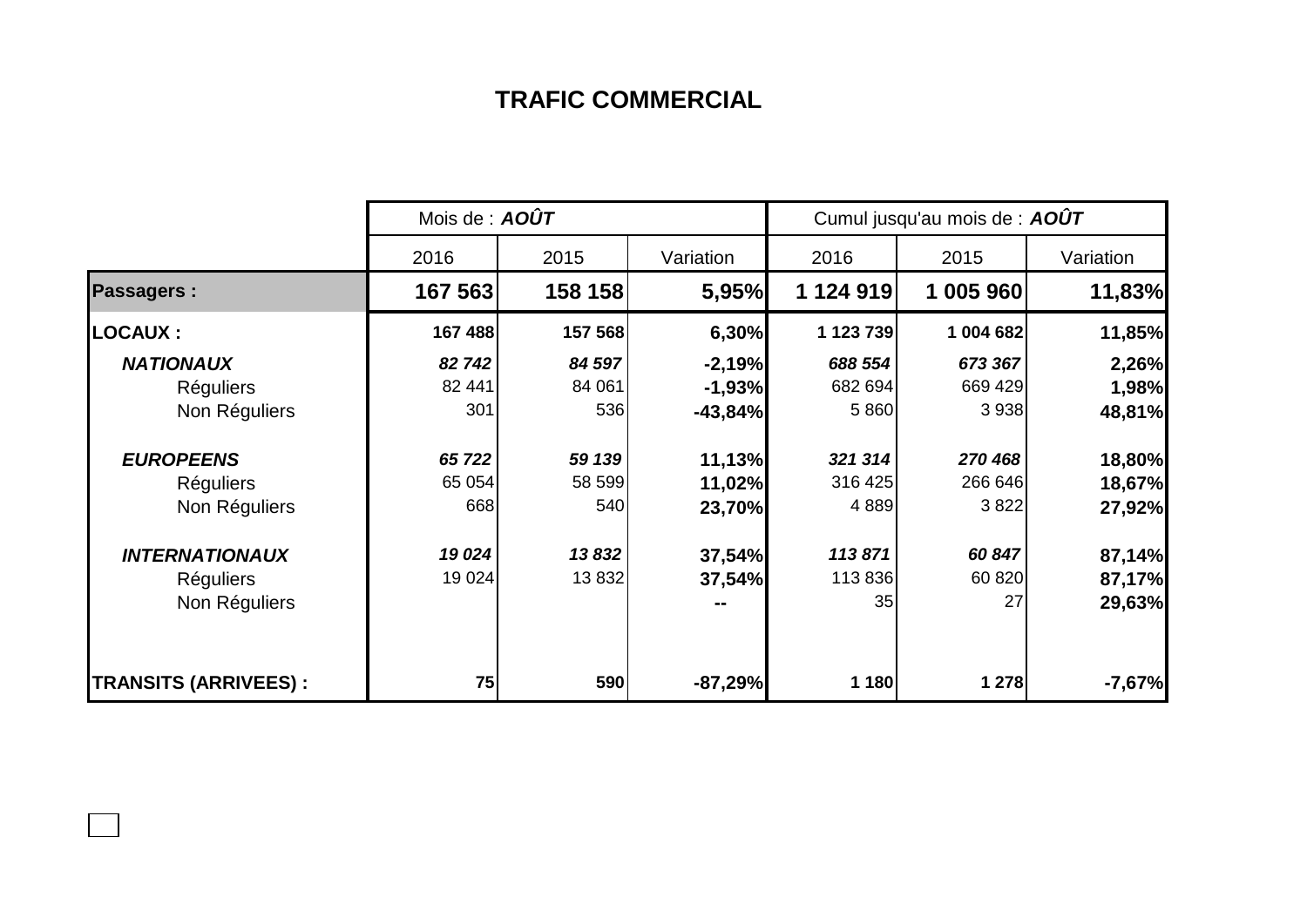#### **à fin AOÛT 2016 Comparatif Trafic Par Compagnies - 2016/15 Vols Réguliers et Non Réguliers**

|                                                                     | août               |                  | <b>TOTAL</b><br>Variation                  |                   |                  | Variation                                            |
|---------------------------------------------------------------------|--------------------|------------------|--------------------------------------------|-------------------|------------------|------------------------------------------------------|
|                                                                     | 2015               | 2016             | 2016/15                                    | 2015              | 2016             | 2016/15                                              |
|                                                                     |                    |                  |                                            |                   |                  |                                                      |
| <i><b>REGULIERS</b></i>                                             |                    |                  |                                            |                   |                  |                                                      |
| <b>AER LINGUS</b>                                                   |                    | 2741             | 100,00%                                    |                   | 8957             | 100,00%                                              |
| <b>AIR ALGERIE</b>                                                  | 1480               | 2 2 1 9          | 49,93%                                     | 3506              | 7785             | 122,05%                                              |
| AIR ARABIA MAROC<br><b>AIR FRANCE</b>                               | 12 3 5 2<br>65 335 | 13 961<br>64 156 | 13,03%<br>$-1,80%$                         | 57 314<br>549 108 | 88733<br>555 930 | 54,82%<br>1,24%                                      |
| <b>ALITALIA</b>                                                     | 2 1 8 1            | 2 3 1 1          | 5,96%                                      | 11 177            | 15 002           | 34.22%                                               |
| CHALAIR                                                             |                    | 39               | 100,00%                                    |                   | 3612             | 100,00%                                              |
| <b>EASYJET</b>                                                      | 23 3 8 9           | 23 608           | 0,94%                                      | 104 086           | 111 762          | 7,37%                                                |
| <b>EASYJET SWITZERLAND</b>                                          | 3429               | 3812             | 11,17%                                     | 25 244            | 26 285           | 4,12%                                                |
| <b>EUROPE AIRPOST</b><br>(PAX EQUIPAGE)                             |                    |                  | $\overline{\phantom{a}}$                   |                   |                  | $\overline{\phantom{a}}$                             |
| <b>EUROWINGS</b>                                                    |                    | 604              | 100,00%                                    |                   | 2 1 7 8          | 100,00%                                              |
| <b>GERMANWINGS</b>                                                  | 757                |                  | $-100,00%$                                 | 2 2 8 4           |                  | $-100,00%$                                           |
| HOP!                                                                | 6017               | 7 185            | 19,41%                                     | 58 056            | 59 497           | 2,48%                                                |
| <b>KLM ROYAL DUTCH AIRLINES</b>                                     | 4589               | 8 0 16           | 74,68%                                     | 15 488            | 44 496           | 187,29%                                              |
| <b>LUFTHANSA</b>                                                    | 2 4 3 7            |                  | $-100,00%$<br>145.24%                      | 5726              |                  | $-100,00%$                                           |
| <b>NORWEGIAN</b><br><b>ROYAL AIR MAROC</b>                          | 1 1 6 5            | 2857<br>2 8 4 4  | 100,00%                                    | 5 1 0 1           | 11816<br>17 318  | 131,64%<br>100,00%                                   |
| <b>RYANAIR</b>                                                      | 15744              | 15 683           | $-0,39%$                                   | 78 344            | 76 566           | $-2,27%$                                             |
| <b>SCANDINAVIAN AIRLINES SYSTEM</b>                                 | 603                | 317              | $-47,43%$                                  | 2 4 4 4           | 2044             | $-16,37%$                                            |
| TRANSAVIA                                                           | 4 3 0 5            | 5 1 0 5          | 18,58%                                     | 16752             | 17 319           | 3,38%                                                |
| <b>VOLOTEA</b>                                                      | 12709              | 11 061           | $-12,97%$                                  | 62 265            | 63 653           | 2,23%                                                |
| <b>WEST AIR SWEDEN</b> (PAX EQUIPAGE)                               |                    |                  |                                            |                   | $\overline{a}$   | 100,00%                                              |
|                                                                     |                    |                  |                                            |                   |                  |                                                      |
|                                                                     |                    |                  |                                            |                   |                  |                                                      |
| <b>NON REGULIERS</b><br><b>AER LINGUS</b>                           |                    |                  | $\overline{\phantom{a}}$                   |                   |                  | $\ddot{\phantom{a}}$                                 |
| <b>AIGLE AZUR</b>                                                   |                    |                  | Ξ.                                         |                   |                  | $\ddot{\phantom{a}}$                                 |
| <b>AIR ALGERIE</b>                                                  |                    |                  | $\overline{\phantom{a}}$                   |                   |                  | $\overline{\phantom{a}}$                             |
| AIR ARABIA MAROC                                                    |                    |                  | $\overline{\phantom{a}}$<br>$\overline{a}$ |                   |                  | $\ddot{\phantom{a}}$                                 |
| <b>AIR CORSICA</b><br><b>AIR EUROPA</b>                             |                    |                  |                                            |                   | 542              | 100,00%                                              |
| <b>AIR FRANCE</b>                                                   | 4                  | 166              | 4050,00%                                   | 653               | 1 0 9 2          | 67,23%                                               |
| AIR MEDITERRANEE                                                    |                    |                  | $\overline{\phantom{a}}$                   | 505               |                  | $-100,00%$                                           |
| <b>AIR NOSTRUM</b><br><b>AIR VALLEE</b>                             |                    |                  | $\overline{\phantom{a}}$<br>$\sim$         |                   |                  | $\overline{\phantom{a}}$<br>$\overline{\phantom{a}}$ |
| <b>AIRLINAIR</b>                                                    |                    |                  | $\ddot{\phantom{a}}$                       |                   |                  | $\ddot{\phantom{a}}$                                 |
| <b>ALITALIA</b>                                                     |                    |                  | $\ddot{\phantom{a}}$                       |                   | 977              | 100,00%                                              |
| <b>ATLANTIQUE AIR ASSISTANCE</b><br><b>AVIATION DEFENSE SERVICE</b> |                    |                  | $\overline{\phantom{a}}$<br>$\overline{a}$ | 17                |                  | $-100,00%$                                           |
| <b>BRIT AIR</b>                                                     |                    |                  |                                            |                   |                  |                                                      |
| <b>CHALAIR</b>                                                      |                    |                  | $\overline{\phantom{a}}$                   |                   | 80               | 100,00%                                              |
| <b>DENIM AIR</b><br><b>EASTERN AIRWAYS</b>                          |                    |                  | $\overline{\phantom{a}}$<br>$\sim$         | 70                |                  | $\overline{\phantom{a}}$<br>$-100,00%$               |
| <b>EASYJET</b>                                                      |                    |                  | --                                         | 2                 | 375              | 18650,00%                                            |
| <b>EASYJET SWITZERLAND</b>                                          |                    |                  | ٠.                                         |                   |                  |                                                      |
| <b>EUROPE AIRPOST</b>                                               |                    |                  | $\overline{\phantom{a}}$<br>$\overline{a}$ | 157               |                  | $-100,00%$                                           |
| <b>EUROWINGS</b><br><b>GERMANWINGS</b>                              |                    |                  |                                            |                   |                  |                                                      |
| HOP!                                                                | 233                |                  | $-100,00%$                                 | 907               | 435              | $-52,04%$                                            |
| <b>KLM ROYAL DUTCH AIRLINES</b>                                     |                    |                  | $\overline{\phantom{a}}$                   | 71                |                  | $-100,00%$                                           |
| LUFTHANSA<br>NETJETS TRANSPORTES AEREOS                             | 14                 | 35               | $\overline{\phantom{a}}$<br>150,00%        | 34<br>153         | 121              | $-100,00%$<br>$-20,92%$                              |
| <b>NORWEGIAN</b>                                                    |                    |                  |                                            |                   |                  |                                                      |
| PAN EUROPEAN AIR SERVICE                                            | 19                 |                  | $-100,00%$                                 | 19                | 13               | $-31,58%$                                            |
| <b>REGIONAL Cie Européenne</b><br><b>ROYAL AIR MAROC</b>            |                    |                  |                                            |                   |                  |                                                      |
| <b>RYANAIR</b>                                                      | 205                | 539              | 162,93%                                    | 1 060             | 749              | $-29,34%$                                            |
| <b>SATA INTERNACIONAL</b>                                           |                    |                  | $\overline{\phantom{a}}$                   |                   |                  | $\overline{\phantom{a}}$                             |
| <b>SCANDINAVIAN AIRLINES SYSTEM</b><br><b>SKY BRIDGE AIR</b>        |                    |                  | $\ddotsc$                                  |                   |                  |                                                      |
| SUN AIR OF SCANDINAVIA                                              |                    | 64               | 100,00%                                    | 319               | 495              | 55,17%                                               |
| <b>TRANSAVIA</b>                                                    |                    |                  | $.100,00\%$                                | 199               |                  | $-100,00%$                                           |
| <b>TRAVEL SERVICE AIRLINES</b><br><b>TUNISAIR</b>                   |                    |                  | $\overline{\phantom{a}}$                   | 352               | 965              | 174,15%                                              |
| <b>TWIN JET</b>                                                     |                    |                  |                                            | 7                 | 52               | 642,86%                                              |
| <b>VIP WINGS</b>                                                    |                    |                  | $\overline{\phantom{a}}$                   |                   |                  | $\overline{\phantom{a}}$                             |
| <b>VLM AIRLINES</b>                                                 |                    |                  | $\overline{\phantom{a}}$<br>$\sim$         |                   |                  |                                                      |
| <b>VOLOTEA</b><br><b>WEST AIR SWEDEN</b>                            |                    |                  | $\ddot{\phantom{a}}$                       | 156               | 268              | 71,79%                                               |
| <b>XL AIRWAYS</b>                                                   |                    |                  | $\ddot{\phantom{a}}$                       | 286               |                  | $-100,00%$                                           |
|                                                                     |                    |                  |                                            |                   |                  |                                                      |
|                                                                     |                    |                  |                                            |                   |                  |                                                      |
|                                                                     |                    |                  |                                            |                   |                  |                                                      |
| <b>Autres Compagnies</b>                                            | 402                | 165              | $-58,96%$                                  | 2820              | 4 6 20           | 63,83%                                               |
|                                                                     |                    |                  |                                            |                   |                  |                                                      |
| <b>TOTAL REGULIERS</b>                                              | 156 492            | 166 519          | 6,41%                                      | 996 895           | 1 112 955        | 11,64%                                               |
|                                                                     |                    |                  |                                            |                   |                  |                                                      |
| <b>TOTAL NON REGULIERS</b>                                          | 1076               | 969              | $-9,94%$                                   | 7787              | 10784            | 38,49%                                               |
| TOTAL GENERAL                                                       | 157 568            | 167 488          | 6,30%                                      | 1 004 682         | 1 123 739        | 11,85%                                               |

*COMPAGNIES AYANT DES VOLS REGULIERS ET NON REGULIERS*

| TOTAL AFR LINGUS                   |          | 2741    | 100,00%     |         | 8957    | 100,00%    |
|------------------------------------|----------|---------|-------------|---------|---------|------------|
| TOTAL AIR ALGERIE                  | 1480     | 2 2 1 9 | 49.93%      | 3506    | 7785    | 122,05%    |
| TOTAL AIR ARABIA MAROC             | 12 3 5 2 | 13 961  | 13,03%      | 57 314  | 88 733  | 54,82%     |
| <b>TOTAL AIR FRANCE</b>            | 65 339   | 64 322  | $-1,56%$    | 549 761 | 557 022 | 1,32%      |
| TOTAL ALITALIA                     | 2 1 8 1  | 2 3 1 1 | 5,96%       | 11 177  | 15 979  | 42,96%     |
| <b>TOTAL CHALAIR</b>               |          | 39      | 100.00%     |         | 3692    | 100,00%    |
| TOTAL FASY.JFT                     | 23 389   | 23 608  | 0.94%       | 104 088 | 112 137 | 7,73%      |
| TOTAL EASYJET SWITZERLAND          | 3429     | 3812    | 11,17%      | 25 244  | 26 28 5 | 4,12%      |
| <b>TOTAL FUROWINGS</b>             |          | 604     | 100.00%     |         | 2 178   | 100.00%    |
| <b>TOTAL GERMANWINGS</b>           | 757      |         | $-100.00\%$ | 2 2 8 4 |         | $-100,00%$ |
| TOTAL HOP!                         | 6 2 5 0  | 7 1 8 5 | 14.96%      | 58 963  | 59 932  | 1,64%      |
| TOTAL KLM ROYAL DUTCH AIRLINES     | 4589     | 8 0 1 6 | 74,68%      | 15 559  | 44 49 6 | 185,98%    |
| TOTAL LUFTHANSA                    | 2 4 3 7  |         | $-100.00\%$ | 5760    |         | $-100,00%$ |
| <b>TOTAL NORWEGIAN</b>             | 1 1 6 5  | 2857    | 145,24%     | 5 1 0 1 | 11 816  | 131.64%    |
| TOTAL ROYAL AIR MAROC              |          | 2844    | 100,00%     |         | 17 318  | 100,00%    |
| <b>TOTAL RYANAIR</b>               | 15 949   | 16 222  | 1,71%       | 79 404  | 77 315  | $-2,63%$   |
| TOTAL SCANDINAVIAN AIRLINES SYSTEM | 603      | 317     | $-47,43%$   | 2 4 4 4 | 2 0 4 4 | $-16,37%$  |
| <b>TOTAI TRANSAVIA</b>             | 4504     | 5 1 0 5 | 13,34%      | 16 951  | 17 319  | 2,17%      |
| TOTAL VOLOTEA                      | 12709    | 11 061  | $-12,97%$   | 62 4 21 | 63 921  | 2,40%      |
|                                    |          |         |             |         |         |            |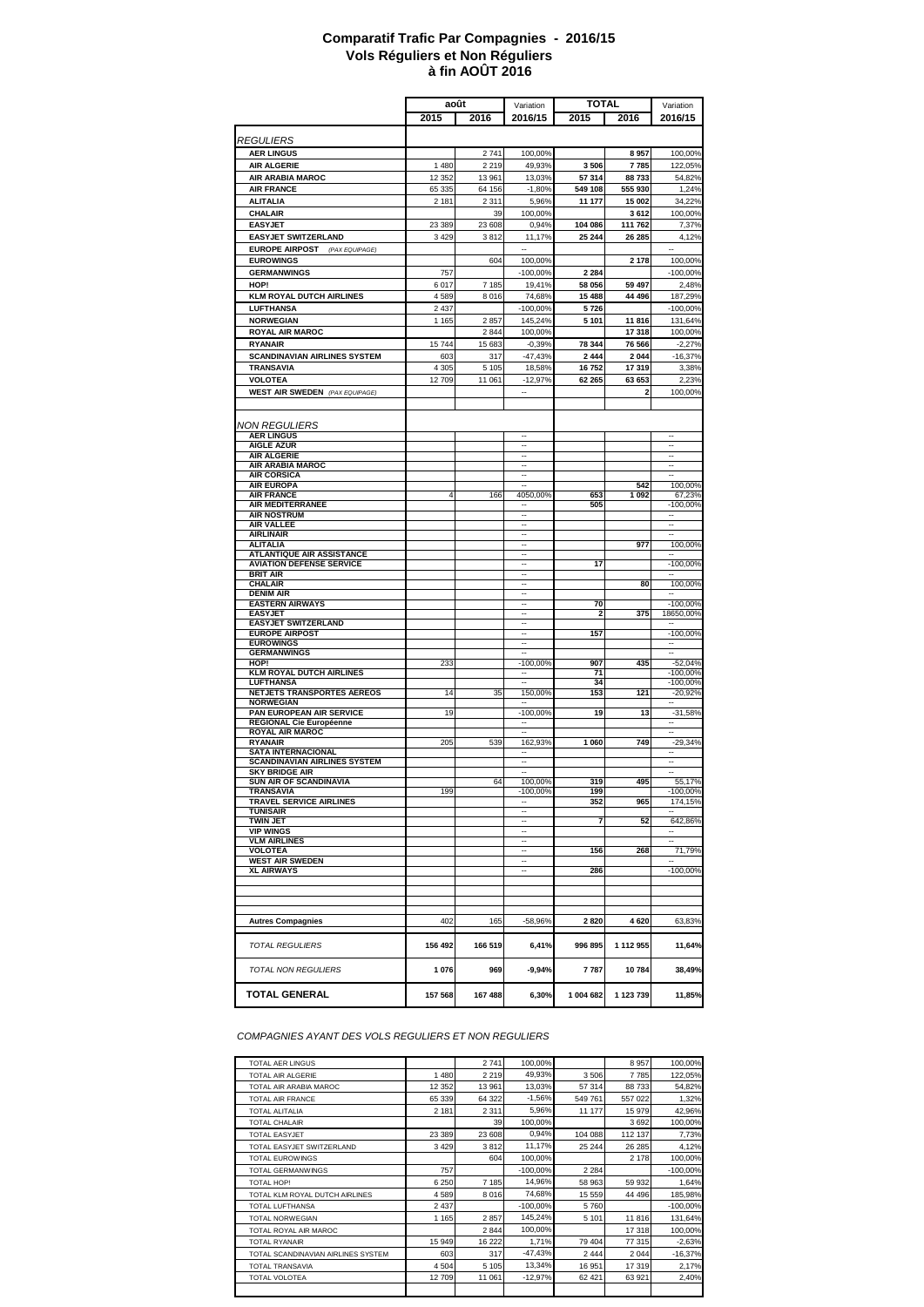### **COMPARATIF TRAFIC PAR DESTINATIONS ET NATIONALITES - 2016/15 à fin AOÛT 2016**

|                                                       | août              |                    | Variation                          | <b>TOTAL</b>     |                  | Variation                           |
|-------------------------------------------------------|-------------------|--------------------|------------------------------------|------------------|------------------|-------------------------------------|
| <b>VILLES</b>                                         | 2015              | 2016               | 2016/15                            | 2015             | 2016             | 2016/15                             |
| <b>PARIS</b><br><b>PARIS Ch Gaulle</b>                | 34 643            | 35 131             | 1,41%                              | 251790           | 254 478          | 1,07%                               |
| <b>PARIS ORLY OUEST (Air France)</b>                  | 30 732            | 29 191             | $-5.01%$                           | 298 353          | 302 900          | 1,52%                               |
| <b>PARIS LE BOURGET</b><br><b>PARIS ORLY (Autres)</b> | 52<br>26          | 8                  | $-84,62%$<br>$-100,00%$            | 254<br>267       | 188              | $-25,98%$<br>-100,00%               |
| <b>TOTAL PARIS</b>                                    | 65 453            | 64 330             | $-1.72%$                           | 550 664          | 557 566          | 1,25%                               |
| <b>NATIONAUX HORS PARIS</b>                           |                   |                    |                                    |                  |                  |                                     |
| <b>AJACCIO</b>                                        | 2771              | 2652               | $-4.29%$                           | 7 770            | 7923             | 1,97%                               |
| <b>BASTIA</b><br><b>BIARRITZ</b>                      | 342               | 4                  | -98,83%<br>⊷                       | 630              | 82               | $-86,98%$<br>$-71.43%$              |
| <b>BORDEAUX</b>                                       | 11                | 43                 | 290.91%                            | 210              | 4 2 2 4          | 1911,43%                            |
| <b>BREST</b><br><b>CAEN</b>                           | 400               | 1556               | 11,14%                             | 6 300<br>64      | 6960<br>64       | 10,48%                              |
| <b>CHALON VATRY</b>                                   | 70                |                    | $-100,00%$                         | 134              | 137              | 2,24%                               |
| LILLE<br><b>LORIENT</b>                               | 641               |                    | $-100.00\%$<br>$\sim$              | 1 2 1 1<br>60    | 1 603<br>60      | 32.37%                              |
| <b>LYON</b>                                           | 44                | 42                 | $-4,55%$                           | 11 363           | 5801             | -48,95%                             |
| <b>METZ NANCY</b><br><b>NANTES</b>                    | 20<br>10778       | 18<br>12 5 91      | $-10,00%$<br>16,82%                | 86<br>80 155     | 24<br>95 331     | $-72,09%$<br>18,93%                 |
| <b>NICE</b>                                           |                   |                    | 100,00%                            | 66               | 69               | 4,55%                               |
| <b>PAU</b><br><b>RENNES</b>                           | 97<br>78          | 64                 | $-100.00%$<br>$-17,95%$            | 97<br>142        | 208              | -100,00%<br>46,48%                  |
| <b>ST BRIEUC</b>                                      |                   |                    |                                    | 70               | 60               | $-14,29%$                           |
| <b>STRASBOURG</b>                                     | 2750              | 1 4 0 6            | -48,87%                            | 13508            | 7503             | $-44.46%$                           |
|                                                       |                   |                    |                                    |                  |                  |                                     |
| <b>Autres Charters Nat.</b>                           | 142               | 35                 | $-75,35%$                          | 830              | 937              | 12.89%                              |
| <b>TOTAL NATIONAUX HORS PARIS</b>                     | 19 144            | 18 4 12            | $-3,82%$                           | 122 703          | 130 988          | 6,75%                               |
| <b>TOTAL NATIONAUX</b>                                | 84 597            | 82742              | $-2,19%$                           | 673 367          | 688 554          | 2,26%                               |
| <b>EUROPEENS</b>                                      |                   |                    |                                    |                  |                  |                                     |
| <b>AMSTERDAM</b>                                      | 4589              | 8016               | 74.68%                             | 15 563           | 44 496           | 185,91%                             |
| <b>BALE-MULHOUSE</b><br><b>BIRMINGHAM</b>             | 3429              | 3812               | 11,17%<br>н.                       | 25 244           | 26 287<br>7      | 4,13%<br>100,00%                    |
| <b>BRISTOL</b>                                        |                   |                    | $\sim$                             |                  |                  |                                     |
| <b>BRUXELLES</b><br><b>BUDAPEST</b>                   | 4                 | 5                  | 25,00%                             | 15<br>277        | 16               | 6,67%<br>$-100,00%$                 |
| <b>CARDIFF</b>                                        |                   |                    | $-100,00%$                         |                  | 172              | 17100,00%                           |
| <b>CHARLEROI</b><br><b>COLOGNE</b>                    | 6 3 0 8           | 7720               | 22.38%                             | 41 902           | 46 177           | 10.20%<br>$\overline{\phantom{a}}$  |
| <b>COPENHAGUE</b>                                     | 1768              | 3 1 7 4            | 79,52%                             | 7 545            | 13860            | 83,70%                              |
| <b>CRACOVIE</b><br><b>DUBLIN</b>                      |                   | 2741               | --<br>100,00%                      | 542              | 9013             | ۰.<br>1562,92%                      |
| <b>DUBROVNIK</b><br><b>DUSSELDORF</b>                 | 757               | 604                | --                                 | 279<br>2 292     | 379<br>2 1 9 2   | 35,84%                              |
| <b>EDIMBOURG</b>                                      |                   |                    | $-20,21%$                          |                  |                  | $-4,36%$                            |
| <b>FRANCFORT</b>                                      | 1 0 5 9<br>6218   | 4 8 5 1            | $-100,00%$<br>$-21,98%$            | 2952<br>27 294   | 21 1 26          | $-100,00%$<br>$-22,60%$             |
| <b>FRANCFORT HAHN</b><br><b>FUNCHAL</b>               |                   |                    |                                    | 146              | 596              | 308,22%                             |
| <b>GENEVE</b><br><b>LEEDS</b>                         | 5<br>3 2 1 8      | 4<br>3 1 1 2       | $-20,00%$<br>$-3,29%$              | 50<br>9 1 4 8    | 83<br>9 2 64     | 66,00%<br>1.27%                     |
| <b>LISBONNE</b>                                       | 189               | 356                | 88,36%                             | 404              | 460              | 13,86%                              |
| <b>LONDRES GATWICK</b><br><b>LONDRES LUTON</b>        | 17 955<br>5 4 3 5 | 18 4 36<br>5 1 7 2 | 2,68%<br>$-4,84%$                  | 85 483<br>14 634 | 97899<br>14 15 1 | 14,52%<br>$-3,30%$                  |
| <b>MADRID</b>                                         |                   | $\overline{2}$     | 100,00%                            | 12               | $\mathbf{2}$     | $-83,33%$                           |
| <b>MALAGA</b><br><b>MALTE</b>                         |                   |                    | н.                                 | 11<br>228        | 8                | $-27,27%$<br>$-100.00\%$            |
| <b>MANCHESTER</b>                                     |                   |                    |                                    |                  | 214              | 100,00%                             |
| <b>MUNICH</b><br>OSLO                                 | 1 378             |                    | $-100,00%$                         | 2 808            |                  | $-100,00%$                          |
| <b>PALMA</b>                                          |                   |                    | 100,00%                            |                  |                  | 100,00%                             |
| <b>PORTO</b><br><b>PULA</b>                           |                   | 183                | 100,00%<br>н.                      | 356              | 435<br>171       | 22.19%<br>100,00%                   |
| <b>RHODES</b>                                         |                   |                    |                                    |                  |                  |                                     |
| <b>ROME FIUMICINO</b><br><b>ROTTERDAM</b>             | 2 181<br>4 5 0 4  | 2 3 1 1<br>5 1 0 5 | 5,96%<br>13.34%                    | 15 179<br>16 991 | 15 004<br>17 319 | $-1,15%$<br>1,93%                   |
| <b>VARSOVIE</b>                                       |                   |                    | ⊷                                  |                  |                  |                                     |
| <b>VENISE</b><br><b>ZURICH</b>                        |                   |                    | $\overline{\phantom{a}}$<br>--     | 8<br>9           | 160<br>386       | 1900,00%<br>4188,89%                |
|                                                       |                   |                    |                                    |                  |                  |                                     |
| <b>Autres Charters Euro.</b>                          |                   |                    |                                    | 1095             | 1436             |                                     |
| <b>TOTAL EUROPEENS</b>                                | 141<br>59 139     | 117<br>65722       | $-17,02%$                          | 270 468          | 321 314          | 31,14%                              |
|                                                       |                   |                    | 11,13%                             |                  |                  | 18,80%                              |
| <b>INTERNATIONAUX</b><br><b>AGADIR</b>                |                   |                    | $\sim$                             |                  | 4                | 100,00%                             |
| <b>ALGER</b>                                          | 774               | 1 1 5 3            | 48,97%                             | 1842             | 5 3 8 8          | 192,51%                             |
| <b>CASABLANCA</b><br><b>DAKAR</b>                     | 3620              | 6763               | 86,82%<br>$\overline{\phantom{a}}$ | 19896            | 41752            | 109,85%<br>$\overline{\phantom{a}}$ |
| <b>DJERBA</b>                                         |                   |                    | н.                                 |                  |                  | $\sim$                              |
| <b>FES</b><br><b>ISTANBUL</b>                         | 3650              | 4 2 1 0            | 15,34%<br>⊶.                       | 22 294           | 27 511           | 23,40%<br>۰.                        |
| <b>JEDDAH</b>                                         |                   |                    |                                    |                  |                  |                                     |
| <b>MARRAKECH</b><br><b>MONASTIR</b>                   | 2012              | 2 3 1 1            | 14,86%                             | 3 2 0 8          | 15 363           | 378,90%                             |
| <b>NADOR</b>                                          | 2085              | 2524               | 21,06%                             | 10 367           | 15963            | 53,98%                              |
| <b>ORAN</b><br>OUJDA                                  | 706               | 1 0 6 6            | 50,99%<br>−−                       | 1664             | 2 3 9 7          | 44,05%<br>--                        |
| <b>TANGER</b><br><b>TUNIS</b>                         | 985               | 997                | 1,22%<br>--                        | 1557<br>1        | 5471             | 251,38%<br>-100,00%                 |
|                                                       |                   |                    |                                    |                  |                  |                                     |
|                                                       |                   |                    |                                    |                  |                  |                                     |
| <b>Autres Charters Inter.</b>                         |                   |                    | $\overline{\phantom{a}}$           | 18               | 22               | 22,22%                              |
| TOTAL INTERNATIONAUX                                  | 13832             | 19 0 24            | 37,54%                             | 60 847           | 113 871          | 87,14%                              |
| <b>TOTAL</b>                                          | 157 568           | 167 488            | 6,30%                              | 1 004 682        | 1 123 739        | 11,85%                              |